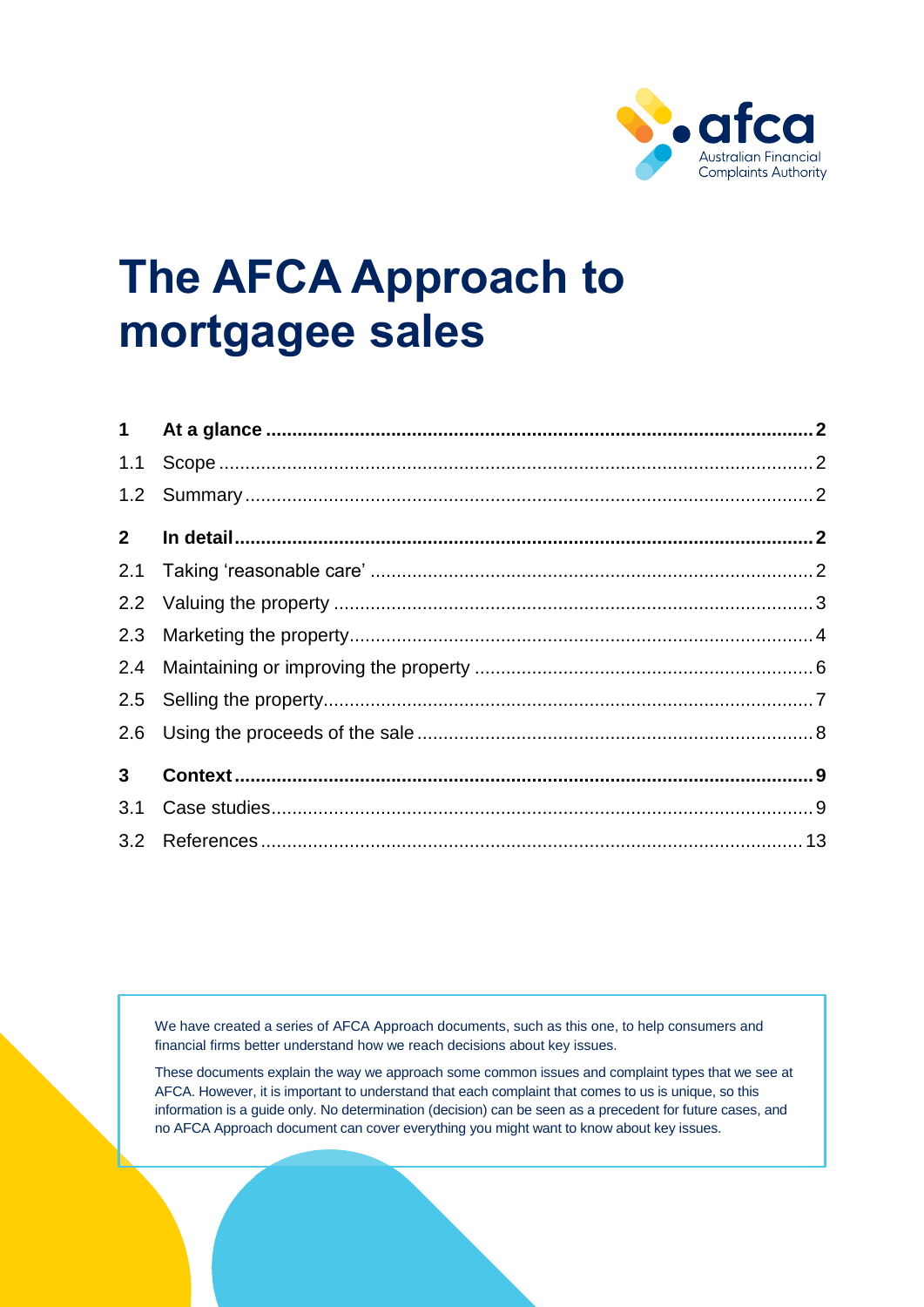# <span id="page-1-0"></span>1 At a glance

# <span id="page-1-1"></span>**1.1 Scope**

When a financial firm lends money, it may require the borrower to provide a mortgage over an asset, usually a home or investment property. If the borrower is later unable to repay the loan, the financial firm can take possession of that property to sell it and reduce or pay out the loan.

This document sets out what:

- the financial firm must do if it takes possession of a borrower's home for sale
- AFCA will take into account when considering a complaint over a mortgagee sale.

The approach has been adopted from AFCA's predecessor scheme, the Financial Ombudsman Service.

# <span id="page-1-2"></span>**1.2 Summary**

A financial firm in possession of a borrower's property must take reasonable care to sell the property for either its market value or the best possible price.

If there is a complaint over a mortgagee sale, we will look at how the financial firm:

- worked out the property's value
- marketed the property, including advertising and inspections
- repaired, maintained or improved its condition
- sold the property and set the sale price
- used the proceeds of the sale
- communicated with the borrowers.

If we believe the financial firm did not take reasonable care, we may award the borrower compensation for any difference between the sale price and the market value of the property sold.

# <span id="page-1-3"></span>2 In detail

## <span id="page-1-4"></span>**2.1 Taking 'reasonable care'**

#### **What steps must the financial firm take?**

A financial firm that takes possession of a borrower's property to recover a debt must take reasonable care to sell the property at its market value. If the property does not have a market value, the financial firm must get the best price it reasonably can.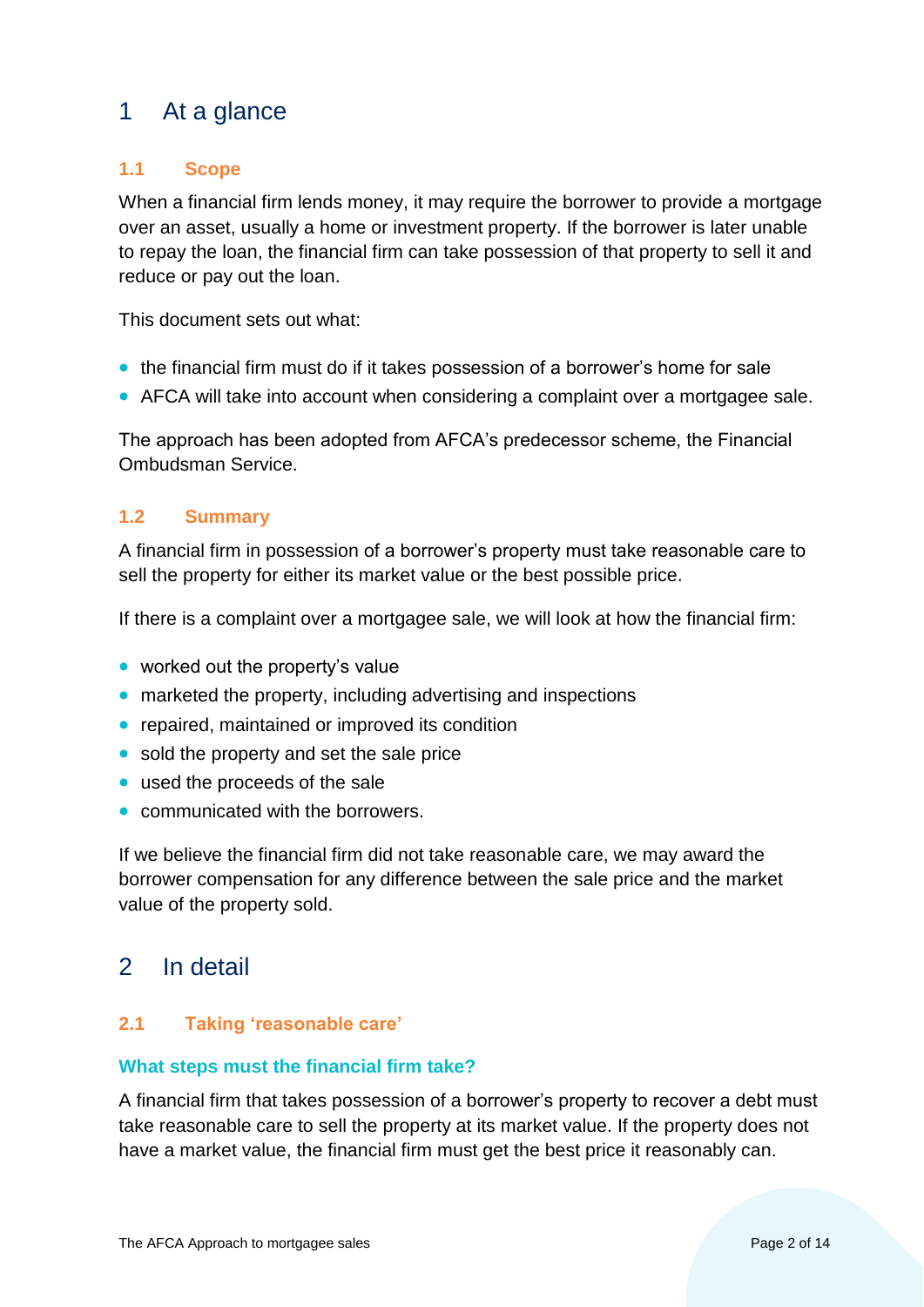To do this, the financial firm must oversee the sale and make important decisions at each stage in the process. We set out these stages in the sections below.

The financial firm can ask its marketing agent, valuer or property consultant what they suggest, and rely on their expertise to make decisions. However, it is not enough to simply:

- leave a consultant to advertise and sell the property unsupervised
- aim to recover the amount of the borrower's debt without considering whether a higher price could be reached.

# **Does the financial firm need to consult the borrower?**

The financial firm does not need to consult the borrower about its decisions or keep the borrower informed of progress.

The borrower cannot dictate how the property is marketed or sold, or what sale price will be acceptable.

However, when the sale has been completed, the financial firm must promptly tell the borrower how it has used the sale proceeds.

# **What happens if the borrower complaints the sale?**

If the borrower disputes the sale and involves AFCA, we will:

- ask the financial firm to supply information relating to the sale
- consider its actions and decisions.

If we believe that the financial firm did not take reasonable care when selling the property, we may award the borrower compensation for any difference between the property's sale price and its market value. We will require the financial firm to either reduce the borrower's debt (if there is any left) or compensate the borrower by that amount.

# <span id="page-2-0"></span>**2.2 Valuing the property**

## **How should the financial firm work out 'market value'?**

The financial firm should get at least one sworn valuation from an independent registered valuer that gives an expert opinion about the property's market value.

According to the International Valuation Standards Council, the market value is the estimated amount that an asset should sell for between a willing buyer and seller on the day of the valuation. The valuer is likely to take this definition into account when giving their valuation.

If the property market is slow at the time of sale, the financial firm does not need to wait until the market improves before it sells the property.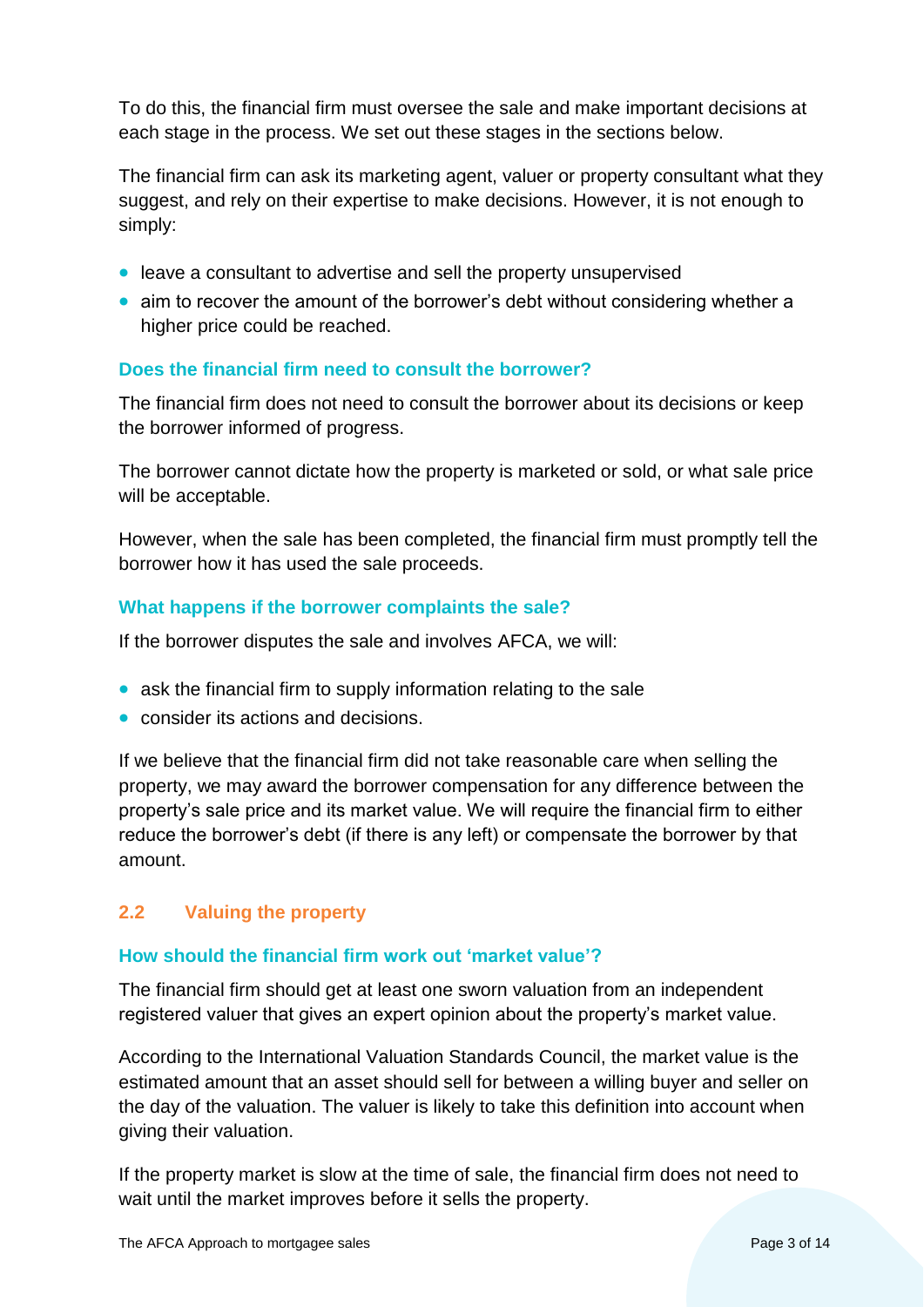# **Can the financial firm rely on a 'forced sale value'?**

The financial firm may get a valuation that includes a 'forced sale value', as it could be said that the financial firm is forced to sell the property. However, the financial firm should not:

- rely solely on this value
- refer to this value when setting the listing price, or auction reserve, or when considering offers.

The financial firm must still base its decisions on the market value when it sets the listing price and reserve, and considers offers.

## **What information will the financial firm need to supply in a complaint?**

When AFCA investigates a complaint about a mortgagee sale, we will ask the financial firm to supply copies of any valuations it obtained.

We do not consider the content of a valuation is confidential and will give the complainant a copy.

If the financial firm does not agree to this, we might not be able to rely on the valuation's content to decide whether the financial firm sold the property for the market value.

# <span id="page-3-0"></span>**2.3 Marketing the property**

## **How should the financial firm set a marketing strategy?**

The financial firm should also get at least one marketing proposal from a reputable property agent. This proposal will usually include recommendations on the:

- market value
- way to sell the property, such as by auction, private sale or tender
- marketing and advertising strategy
- work needed to prepare the property for sale, such as maintenance and repairs.

The proposal might also refer to potential problems the agent has identified, such as uncooperative tenants who will not give access for inspections.

## **What might an advertising campaign cover?**

Advertising is a vital step to generate interest and competition. If potential purchasers are not made aware that the property is for sale, the financial firm might struggle to show that it has achieved market value at sale.

While the financial firm must advertise the property for sale, how that is done and to what extent will depend on the location and type of property. It will also be influenced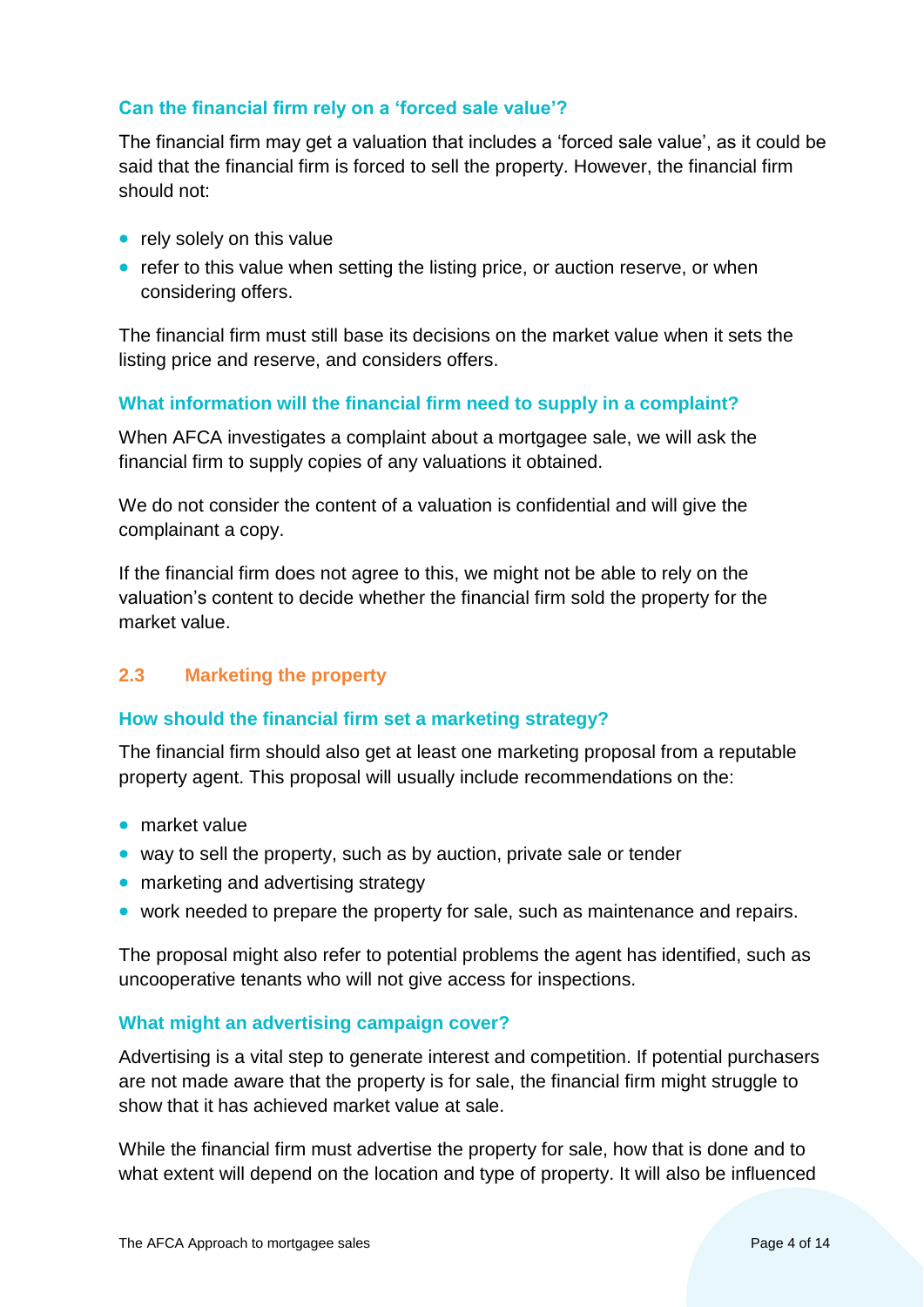by the recommendations of the financial firm's valuer, property agent or property consultant.

An advertising campaign might include:

- print ads, such as in newspapers, property agent's brochures and window displays, or real estate magazines
- online ads on sites such as domain.com.au and realestate.com.au
- billboards at the property
- handbills or flyers
- contact with potential purchasers
- inspections for the public or by appointment.

The financial firm should ensure that the advertising accurately describes the property and its location. It should also detail any planning permissions and redevelopment opportunities that the financial firm is aware of.

## **Which elements are appropriate for an auction?**

More often than not, the financial firm will sell the property at an auction. We consider that a four-week advertising campaign with inspections each week and on the auction day is generally appropriate.

As potential purchasers often search for properties online, the financial firm should advertise on commercial real estate websites for at least four weeks. We will usually consider the financial firm has met its obligation if it has done so.

If the property is in a regional area, advertising a couple of times in a local newspaper will generally also be necessary. If a property is commercial or unusual, the financial firm should also advertise it in appropriate specialist publications.

# **Should the financial firm advertise the property as a 'mortgagee sale'?**

Sometimes the financial firm will advertise its sale of the property as mortgagee. While a potential purchaser can easily find out who is selling the property, ads referring to a mortgagee sale might suggest that it will be sold for a cheap price.

However, reference to a 'mortgagee sale', particularly for an auction, can be positive as it might attract more purchasers. The auctioneer will then need to ensure that the auction generates competition between the bidders to achieve a sale at market value.

Whether advertising a property as a mortgagee sale impacts on the sale price will depend on the individual circumstances of the sale.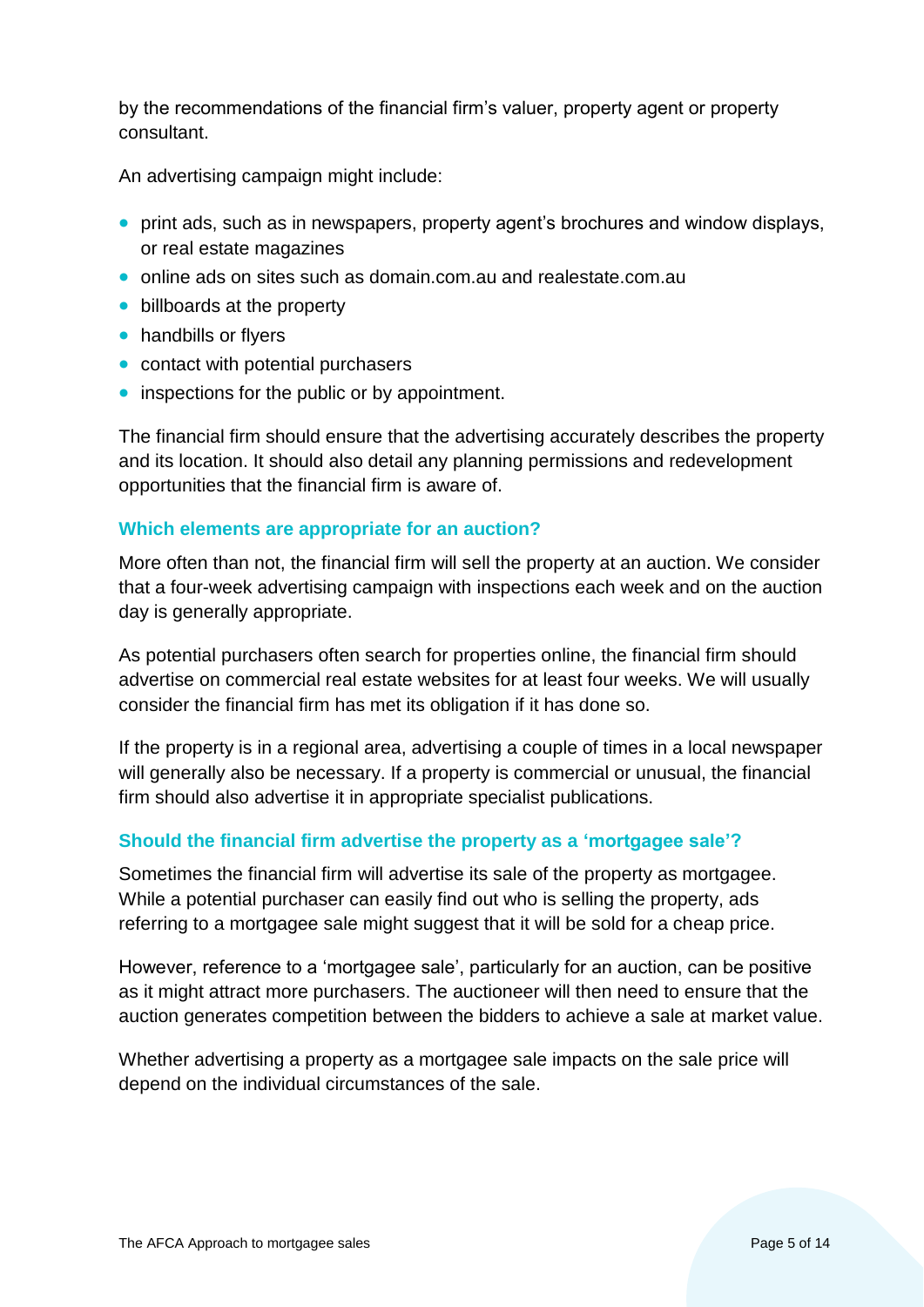# **What information will the financial firm need to supply in a complaint?**

When considering a complaint, we will ask the financial firm to supply copies of the marketing proposal. We will look at whether the financial firm's campaign was reasonable in light of the proposal's recommendations.

We will also expect the financial firm to prove that it regularly received updates from its property agent about the campaign.

The financial firm will need to supply the agent's file showing:

- the advertising schedule
- actual copies of the print and online ads as they were published
- confirmation the ads were published in line with the advertising schedule
- details of inspections, including the number of parties, comments from interested parties, and the agent's suggestions on any offers received or opportunities to promote offers.

We will also ask the financial firm to supply any reports it received from its property agent about feedback from potential purchasers. We will use this information to confirm that the property was adequately described and marketed. This lets us test the market and get the market value at sale.

# <span id="page-5-0"></span>**2.4 Maintaining or improving the property**

## **Does the financial firm need to look after the property before sale?**

The financial firm generally does not need to spend money to improve the property, even if an owner might take that risk to get a higher price. Nor does it need to find new tenants or let existing tenants stay to make money before the sale.

However, the financial firm might need to pay for common maintenance issues such as:

- repairing broken windows or door locks to secure the property
- cleaning, gardening or lawn mowing
- repairing pool equipment
- fencing the pool if it is required by law before the property can be sold.

Whether other expenses are reasonable will depend on the circumstances. For example, the financial firm might need to rent furniture to market a high value property in an affluent area, but not for an average home.

## **Should the financial firm insure the property?**

Usually the financial firm will insure the property when it takes possession of it.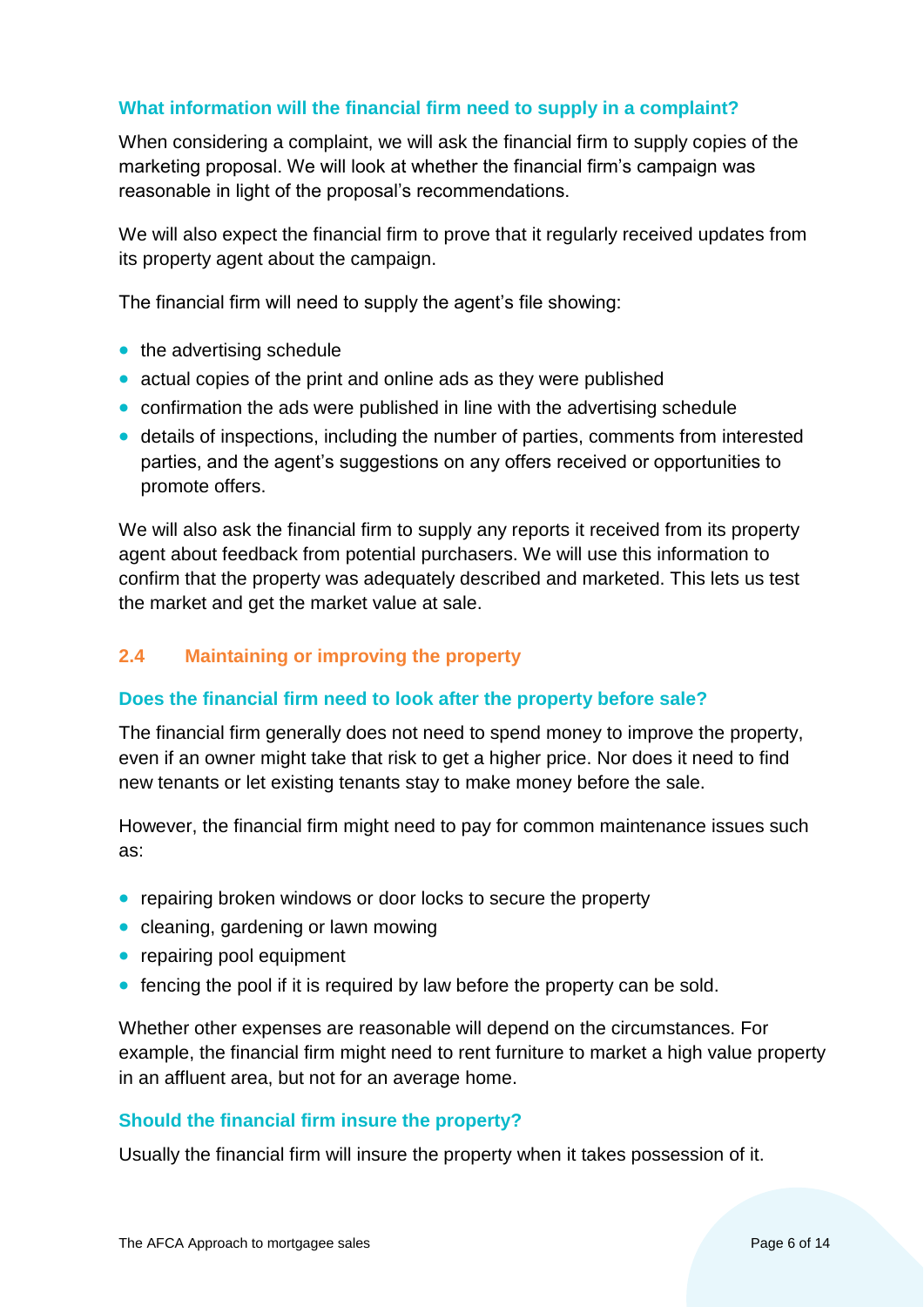If there is a risk of vandals or squatters gaining access, the financial firm might also hire a security service so it can market the property in a presentable condition.

# **What information will the financial firm need to supply in a complaint?**

When we are investigating a complaint, we will ask the financial firm to provide receipts for all expenses it incurred to maintain or improve the property, where it took payment out of the sale proceeds.

We will consider whether those expenses were reasonable for the financial firm to obtain a market value.

For more on using the sale proceeds, please see section **2.6**.

# <span id="page-6-0"></span>**2.5 Selling the property**

## **Should the financial firm sell by auction or private sale?**

The financial firm may decide how to sell the property. However, we consider that an auction is the most appropriate option, unless the financial firm's experts have recommended another approach.

An auction effectively shows how much interest there is from potential purchasers on the day of sale. It can create competition between bidders, which will likely result in a fair price.

If the financial firm's experts recommend a private sale, the financial firm must take particular care with marketing and advertising. It must be able to show that it brought the property to the attention of potential purchasers, thus creating competition and achieving market value.

If the financial firm does not sell by auction, it must give us written proof the selling agent recommended that the property be sold by private treaty or another way, and include the reasons why.

#### **How should the financial firm set the reserve or sale price?**

The financial firm will need to set a reserve price for an auction. It should consider all the available information, such as valuations, marketing reports and previous offers.

A low reserve will not always mean that the property sells for a low price. The level of interest and number of bidders can push the price well beyond the reserve. However, if there is little interest or a specific price range is disclosed before the auction, a low reserve might limit the sale to below the true market value.

Often, particularly for private sales, the advertising will specify a price. The financial firm will need to be satisfied, based on its valuation and property agent's advice, that this price is appropriate. If the reserve price is too low, it will be difficult to promote higher offers. If it is too high, the property might be overlooked.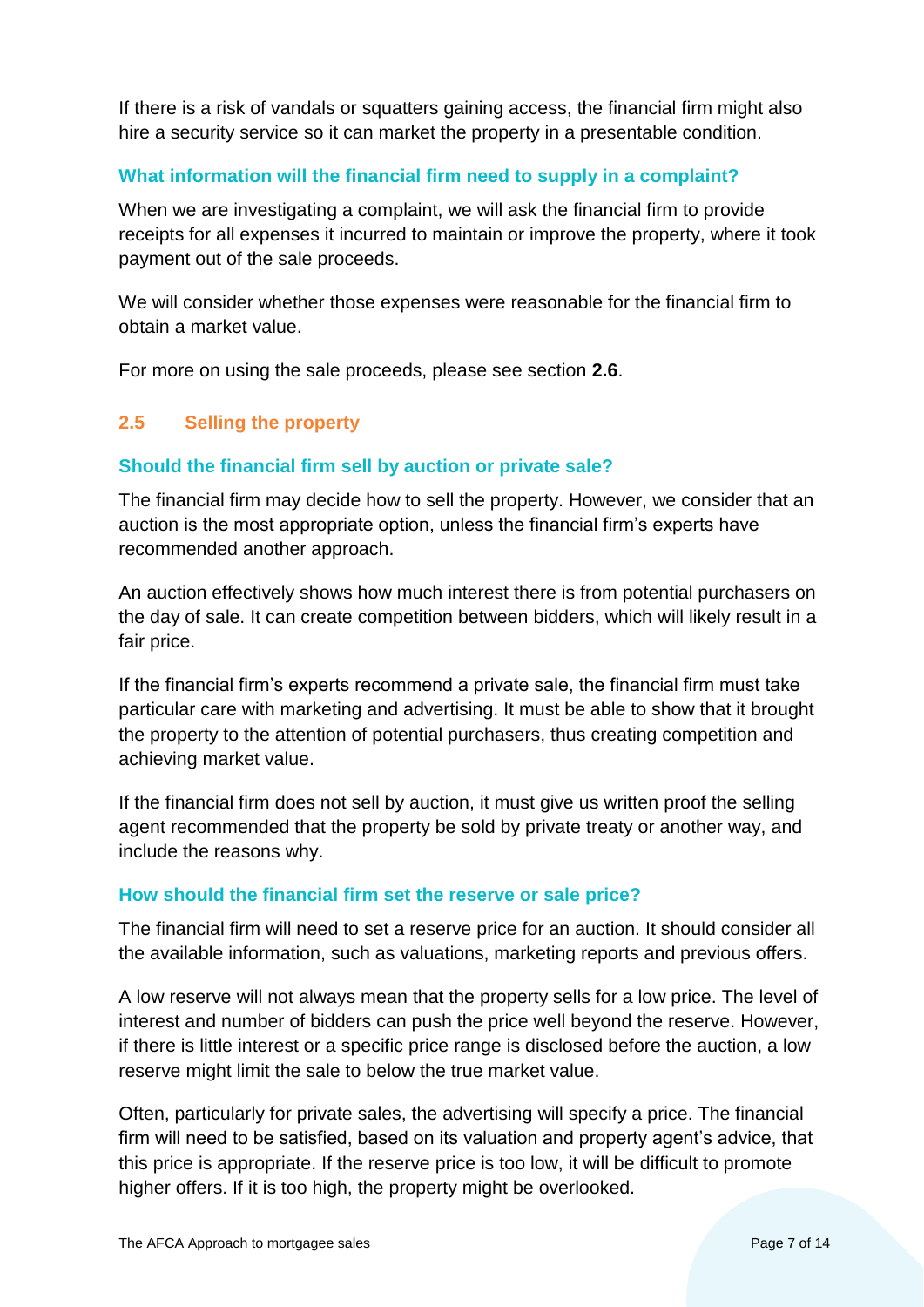# <span id="page-7-0"></span>**2.6 Using the proceeds of the sale**

## **What can the financial firm use sale proceeds for?**

The financial firm must explain to the borrower what it has used the sale proceeds for. It should do this after the sale has been completed and, if there is a shortfall debt, before it starts any collection activity.

The financial firm can use the money to:

- reduce or pay out the debt the borrower owes to it and any other creditor with a mortgage over the property
- pay reasonable costs it incurs in taking possession of, maintaining and selling the property.

If there is any money left over from the sale and the borrower has no other loans, the financial firm should pay the surplus to the borrower. This is good industry practice.

The financial firm should not keep the surplus, even if the borrower has threatened to take legal action and the loan contract or mortgage says it can hold money in case of legal costs.

## **Can the financial firm use surplus money to reduce other loans?**

If the borrower has loans from the financial firm for more than one property, the financial firm may use any surplus money from the sale to reduce the balance on other loans.

Borrowers often mistakenly believe that one loan applies to one property, and the property's mortgage will only apply to that loan. However, the financial firm can require all the borrower's properties to secure all the borrower's loans.

## **Which costs are reasonable for taking possession and selling the property?**

The financial firm should only do what is necessary to get possession of the property. It should start by contacting the borrower to discuss whether the borrower will 'deliver up possession' by handing over the keys or, for vacant land, agreeing to the sale.

If the financial firm does not try to contact the borrower, it might take unnecessary action and will not be entitled to pay its costs from the sale proceeds. For example, there would be little need for a court order if the borrower has already left the property. The financial firm will generally only need to put a notice at the gate on a vacant block.

Once the financial firm has possession, it can usually reimburse itself for costs relating to:

• security, insurance and maintenance (such as changing the locks, cleaning, gardening and mowing)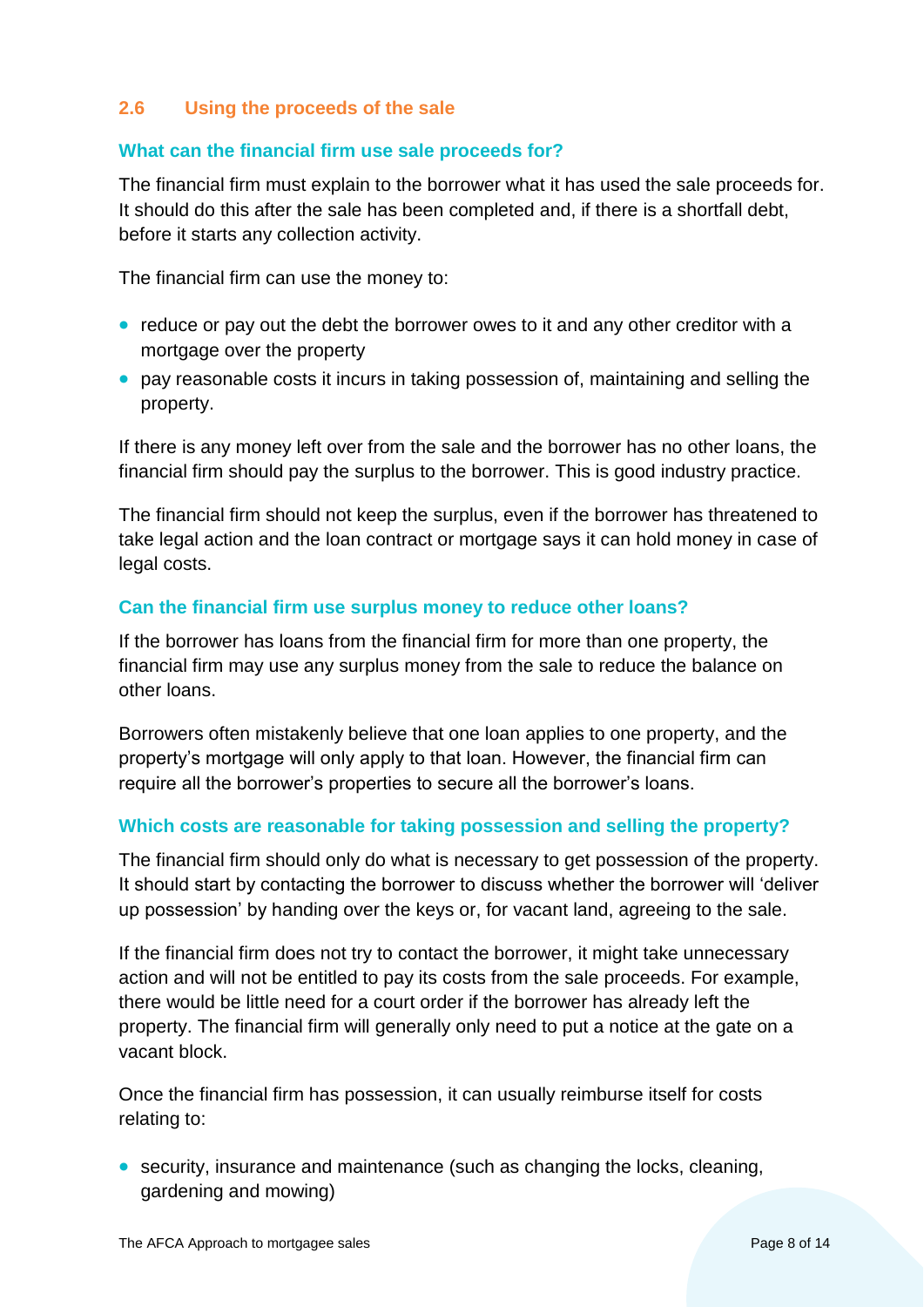• advertising and sale, including the property agent's fee.

The financial firm may even outsource the sale to a property consultant and recover the consultant's reasonable costs. However, that person must add value to the process. If he or she merely acts as an intermediary between the financial firm and service providers, such as property agents or repairers, the financial firm may not recover costs.

## **Which legal costs are reasonable?**

The financial firm, under the loan contract or mortgage, will usually be allowed to recover reasonable and proper legal costs for serving default notices, demands or other notices, and taking court proceedings. It does not matter if there has been a court order for the costs of a default judgment.

However, the financial firm may not recover any more than it has paid to its lawyers. Sometimes a financial firm's agreement with its lawyers will include a discount or rebate if the financial firm gives them a certain amount of work. The financial firm should apply that discount or rebate to bills for the borrower's loans, even if the lawyers have not.

The financial firm will also be entitled to a tax credit for 75% of the GST charged by the lawyers when seeking possession of the property. The financial firm should make sure the benefit of this tax credit is taken into account when it deducts its legal costs from the sale proceeds, even if it chooses not to claim the credit from the Australian Taxation Office.

The financial firm cannot recover its AFCA complaint costs from a borrower.

## **What information will the financial firm need to supply in a complaint?**

In a complaint, the financial firm must provide invoices for all the costs it has taken from the sale proceeds, such as its property agent's fee and costs for advertising and maintenance.

This includes the financial firm's lawyers' bills. We do not consider these bills confidential, even if the financial firm claims legal professional privilege.

# <span id="page-8-0"></span>3 Context

## <span id="page-8-1"></span>**3.1 Case studies**

The case studies below are based on determinations by one of AFCA's predecessor schemes, the Financial Ombudsman Service. While previous determinations (by AFCA or by its predecessor schemes) are not binding precedents, where relevant they will inform AFCA's approach to an issue.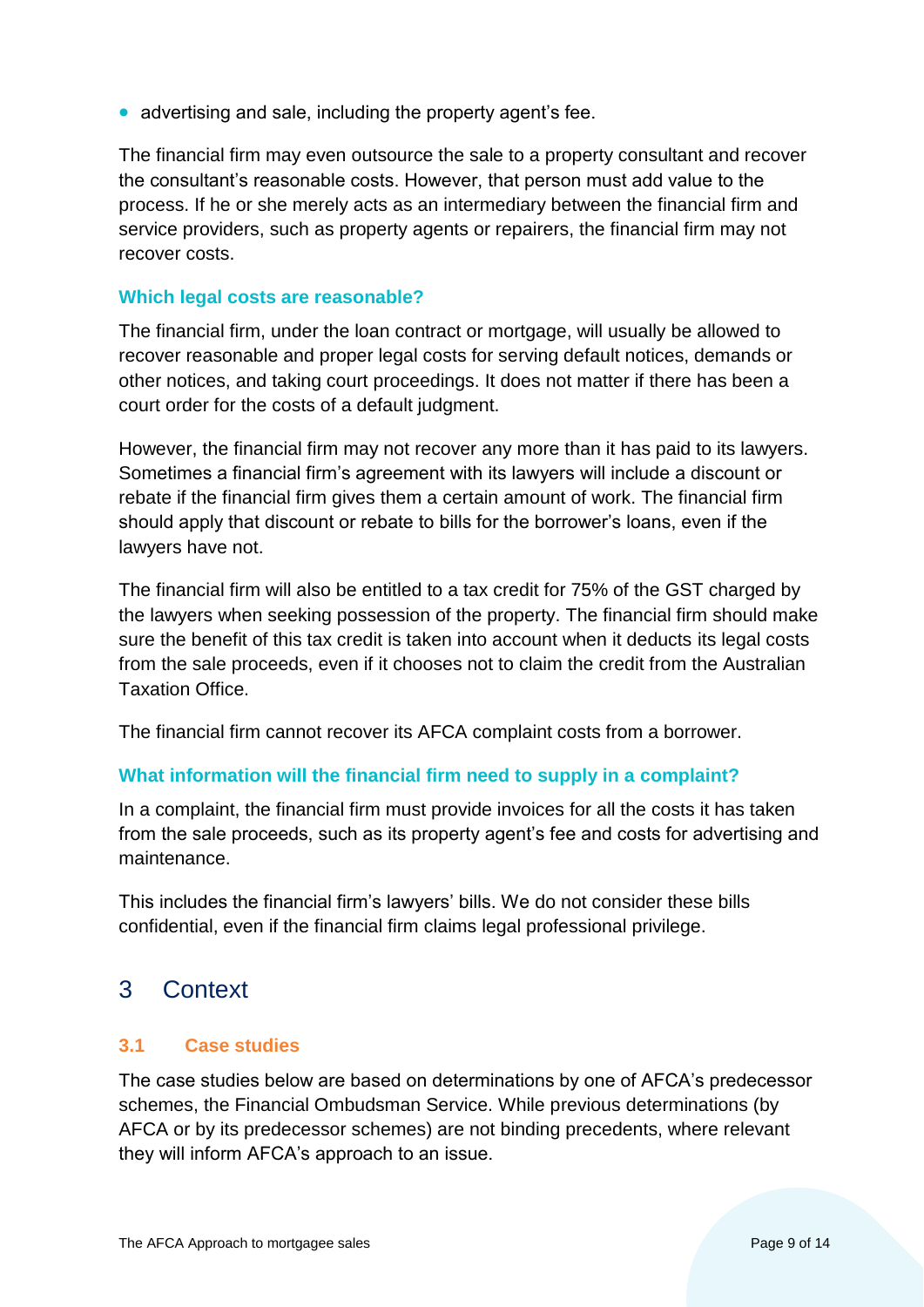# **Case 1: Inadequate advertising did not mean the property was undersold**

In 2012, the financial firm took possession of the complainant's house and sold it for a much lower price than he had paid for it three years earlier. He said it had been undersold.

| Loan             | <b>Purchase price</b> | financial firm valuations                      | <b>Sale price</b>                             |
|------------------|-----------------------|------------------------------------------------|-----------------------------------------------|
| \$540,000 (2008) | \$750,000 (2008)      | \$445,000 (early 2012)<br>\$385,000 (Apr 2012) | Passed in (Apr 2012)<br>\$325,000 (Sept 2012) |

When we investigated, the financial firm gave us information showing that its agent had advertised by:

- putting up a display notice at the agent's office on 16 March 2012
- installed a billboard at the property on 16 March 2012
- advertised on realestate.com.au and domain.com.au on 16 March 2012
- advertised in the local newspaper on three consecutive Saturdays
- accurately described the property in the newspaper ads.

The financial firm did not keep a copy of the internet advertising and could not show how long the property was advertised online, or how the ads described it. The financial firm also could not show that the property was advertised in the newspaper for any longer than three weeks.

We concluded that the financial firm did not adequately advertise the property.

However, this did not mean the property had been sold for less than it was worth. The valuation the complainant relied on was two years old and raised possible difficulties in selling the property.

The financial firm:

- had obtained two valuations
- received and rejected lower offers
- received an offer for \$325,000, which was later withdrawn
- accepted another offer for \$325,000.

Given the financial firm's conduct and the declining market, we were not satisfied that its failure to adequately advertise the property led to a sale at less than market value.

## **Case 2: Disparate valuations complicated a sale at shortfall**

In 2010, the financial firm took possession of the complainants' block of land and sold it at auction. The financial firm then sought to recover a residual debt of around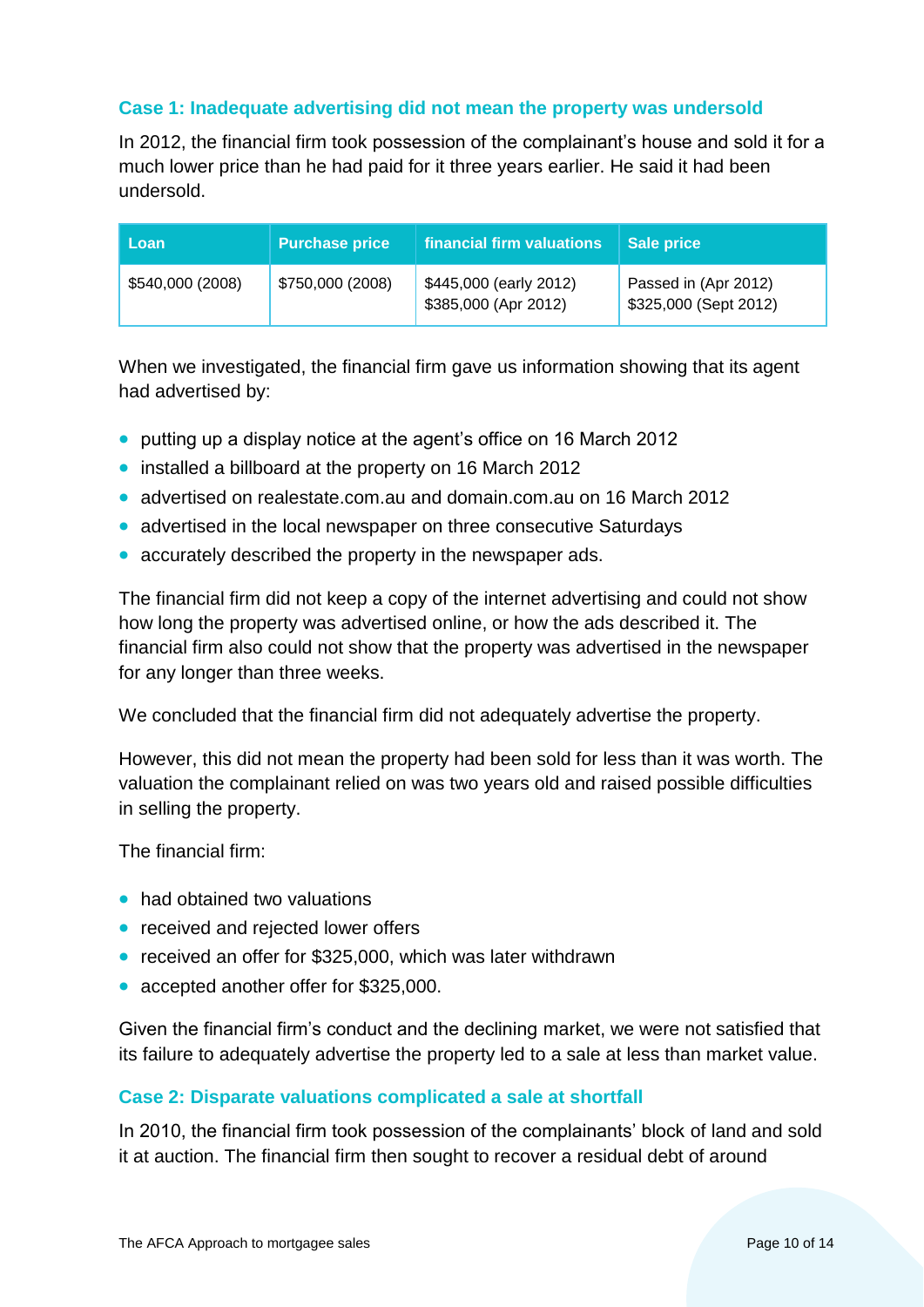\$30,000. The complainants said that the financial firm sold the land for less than its market value.

| l Loan          | <b>Purchase price</b> | financial firm valuations | Sale price          |
|-----------------|-----------------------|---------------------------|---------------------|
| \$80,000 (2004) | \$60,000 (2003)       | \$150,000<br>\$60,000     | \$50,000 (Dec 2010) |

The complainants told us:

- the land's value was around \$110,000 in 2007
- they did not know why the financial firm's valuations differed so much
- shortly before the auction, they had an offer of \$160,000 and their financial counsellor told the financial firm that they had offers between \$150,000 and \$160,000.

We reviewed the financial firm's two valuations. While its \$60,000 valuation referred to the limited market for the land and difficulties in building on it, the financial firm's \$150,000 valuation did not. This might have accounted for some difference in the assessments, but did not explain the size of the gap.

It was not clear from the financial firm's information whether it looked into the discrepancy. It appeared to have disregarded the \$150,000 valuation, which we considered as unacceptable without the financial firm looking into the discrepancy. Therefore, we were not satisfied it had met its obligations to take reasonable steps to determine the value of the property.

The financial firm did not take reasonable care in setting the auction reserve price at \$60,000, because it relied solely on:

- a property agent's valuation in April 2010 of \$70,000
- a drive-by valuation in May 2010 of \$70,000
- a property agent's property report valuing the land between \$50,000 and \$60,000
- the small number of enquiries in the four-week marketing campaign.

We sought an independent, retrospective valuation of the land as at December 2010. It gave a market value of \$65,000, which was closer to the financial firm's lower valuation. However, the higher valuation was supported by information from the complainants' agents. This confirmed an offer of \$160,000 was made a week after the land sold. We considered that a fair way to determine the land's value was to average the three valuations (\$60,000, \$65,000 and \$150,000) resulting in a value of \$91,666.

The balance of the complainants' loan at the time of the sale was around \$87,500. After accounting for the financial firm's sale costs of \$6,500, the net proceeds would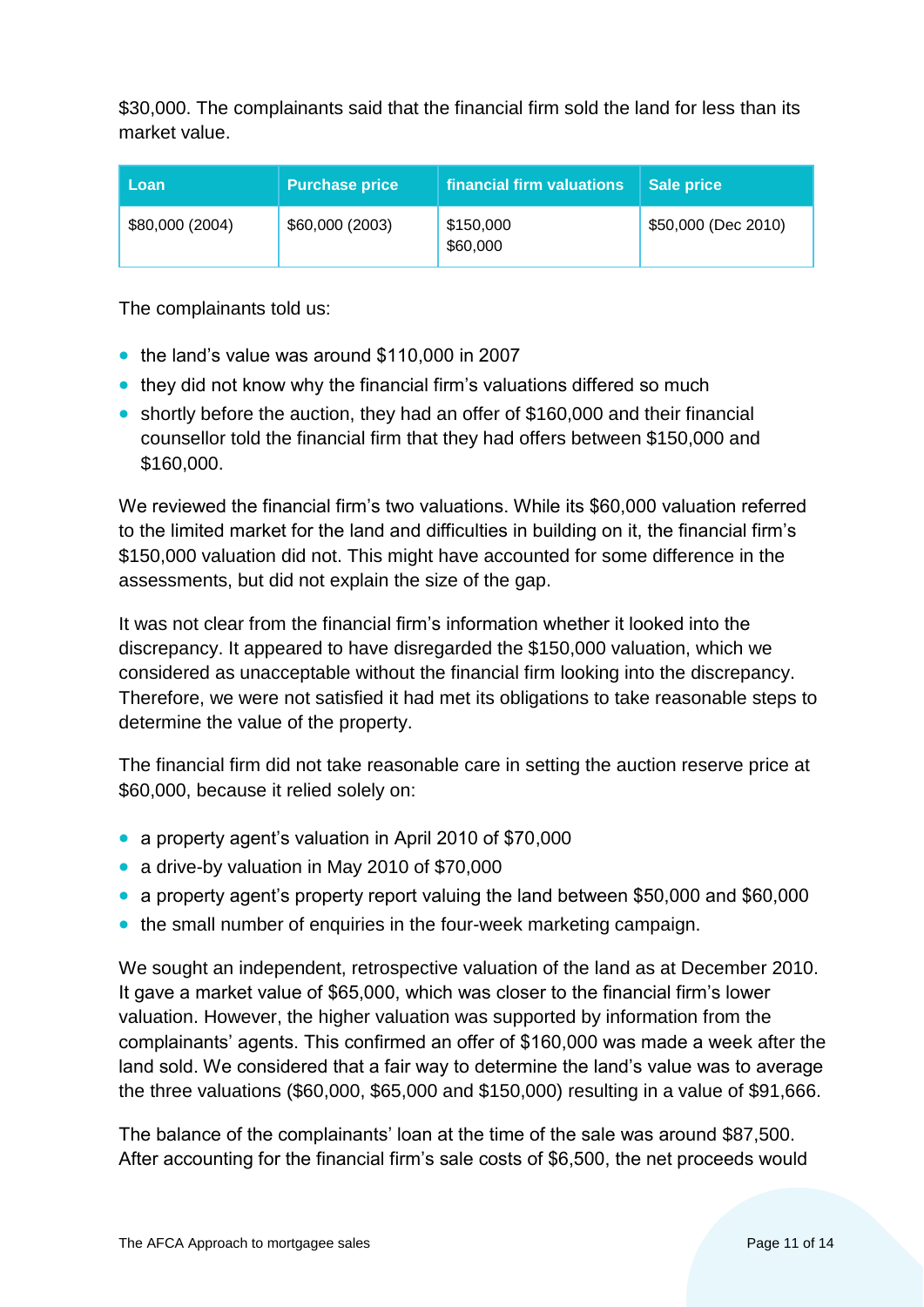have been \$85,166. The complainants therefore remained in debt to the financial firm, but only for \$2,334.

# **Case 3: financial firm had adequate advertising and made a fair commercial decision**

In May 2011, the financial firm sold the complainant's property for \$360,000. He said it was undersold and the financial firm should have delayed the sale until it could achieve the true value. He based this view on several valuations (see below) and the fact the property was resold in December 2012 for \$595,000.

| 2010 | <b>Source</b>                 | <b>Method</b> | <b>Amount</b>          |
|------|-------------------------------|---------------|------------------------|
|      | Local council                 | Valuation     | \$483,000              |
|      | Property agent 1              | Valuation     | \$700,000 to \$800,000 |
| May  | Smaller neighbouring property | Sale          | \$300,000              |
| Nov  | Property agent 2              | Valuation     | \$580,000 to \$630,000 |

We reviewed the financial firm's information on its sale process. The financial firm:

- advertised the property in a local newspaper for five consecutive weeks and on the internet, and provided copies of the ads that accurately described the property
- had a billboard at the property and window displays in its two town offices for six weeks before the auction
- obtained two independent valuations of the property, setting a range between \$360,000 and \$420,000
- spent money on lawn mowing and pumping water away from a space below the house (in line with the valuers' recommendations)
- set the reserve price at \$420,000 based on the valuations.

The information also showed that around 10 people attended the auction, but only one bid at \$360,000 was made. The financial firm decided to accept this bid because:

- its property agent advised that this was the best offer available
- the market was 'soft'
- it would otherwise incur holding costs, including further interest charged to the complainant's loan.

We concluded that the financial firm adequately advertised the property and was entitled to make its commercial decision to accept the bid. The complainant remained liable for the rest of his debt.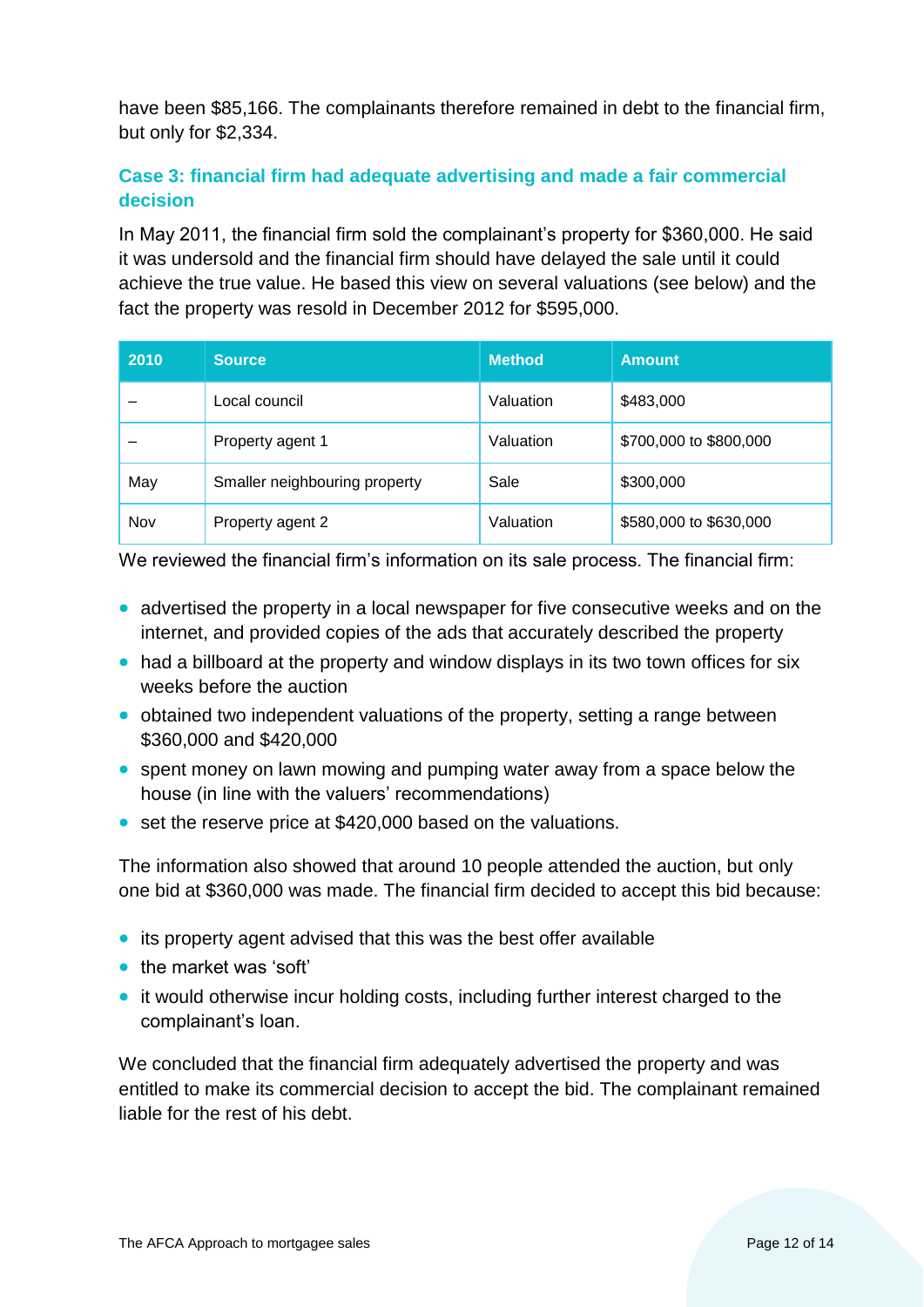# **Case 4: Court order was unreasonable**

The complainants had a mortgage over their home and two vacant blocks of land more than 2,000 kilometres away. When they did not make their loan repayments, the financial firm served default notices on all three properties.

The complainants tried to sell the vacant blocks and supplied the financial firm with an offer of \$270,000 for one, but the financial firm obtained a court order to take possession of both. The complainants then told the financial firm about other offers they had received, including a written offer for \$225,000.

The financial firm later sold the blocks for \$200,000 and \$185,000. The complainants complained that the financial firm had not obtained the market value for them.

We considered that the financial firm did not respond appropriately to the complainants' request for consent to sell one block. It waited to hear from its lender's mortgage insurer before it considering the offer, which on its own valuations was good. It also waited for financial information on the complainants to determine how they might pay any shortfall.

We also considered that the financial firm:

- did not need a court order to take possession of the vacant blocks
- failed to adequately work with the complainants when it considered it was legally entitled to take possession. If it had done so, it would have found that they had a signed contract for one block at \$225,000 and it should have allowed that contract to be completed.

The financial firm was required to reduce the complainants' remaining debt by the difference between the sale prices and the written offers the complainants had. The financial firm was not allowed to use any sale proceeds to pay its court costs.

# <span id="page-12-0"></span>**3.2 References**

#### **Definitions**

| Term            | <b>Definition</b>                                                                                                                                                                                                               |
|-----------------|---------------------------------------------------------------------------------------------------------------------------------------------------------------------------------------------------------------------------------|
| Complainant     | individual or small business that has lodged a complaint with AFCA                                                                                                                                                              |
| <b>Borrower</b> | individual or small business who has taken out a loan from a financial firm                                                                                                                                                     |
| Financial firm  | An organisation or individual that is a Member of AFCA                                                                                                                                                                          |
| Market value    | estimated amount that an asset should exchange for, on the valuation date, in<br>an arm's length transaction between a willing buyer and seller where the parties<br>have acted knowledgeably, prudently and without compulsion |